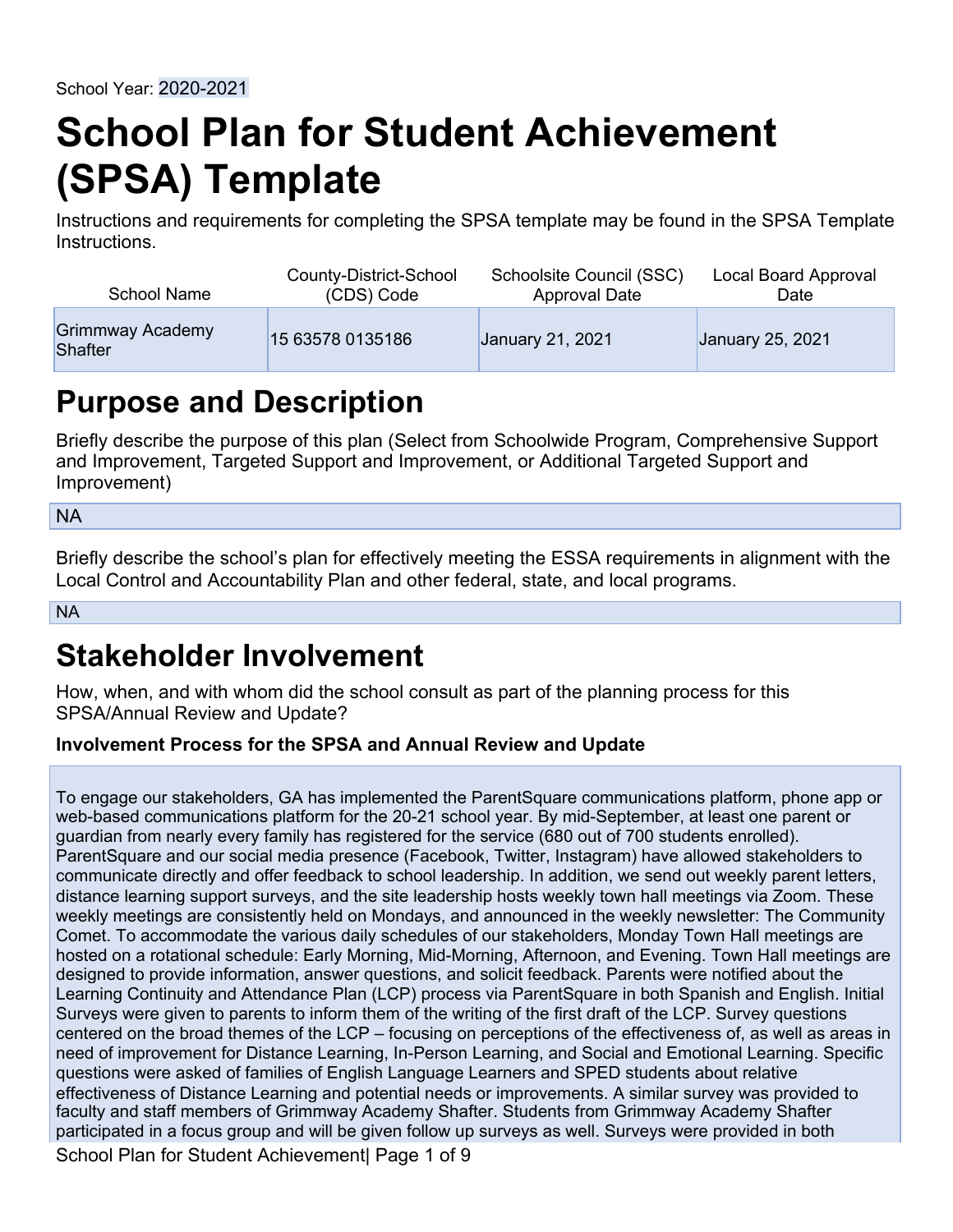Spanish and English. The Parents of Grimmway Academy (POGA) and ELAC parent groups held meetings to review and provide feedback on the LCP draft. A Public Forum was held on September 22, 2020. Based on feedback from the public hearing and stakeholder survey results, Grimmway Academy Shafter revised the LCP based on provided suggestions.The LCP was approved at the Grimmway Schools Board of Directors meeting on September 28, 2020. Grimmway Academy Shafter plans to frequently solicit feedback throughout the course of the 2020-2021 school year and will revise our program and approach according to the needs of our various stakeholders.

# **Resource Inequities**

Briefly identify and describe any resource inequities identified as a result of the required needs assessment, as applicable.

N/A

# **Goals, Strategies, Expenditures, & Annual Review**

Complete a copy of the Goal table for each of the school's goals. Duplicate the table as needed.

# **Goal 1**

Provide a personalized and inclusive learning experience that inspires all staff and students to achieve at high levels.

# **Identified Need**

Continued instructional support to grow the overall effectiveness and rigor in the classroom. Last year's assessments identified students 5 points below the standard in English Language Arts and 26.9 points below the standards in math. Additionally, 88% of teachers are in their second or third year teaching. To address this need, Grimmway Academy Shafter teachers will continue to receive high level professional development focused on analyzing data to serve the individual needs of students.

Co-teaching: Overall, our students with exceptional needs were the lowest performing sub-group on state standards. In order to support a fully inclusive special education model and improve the proficiency of all students, Grimmway Academy Shafter will pair special education teachers with general education teachers to co-teach in the general education classroom.

# **Annual Measurable Outcomes**

| Metric/Indicator                                                                                             | <b>Baseline/Actual Outcome</b>                              | <b>Expected Outcome</b>                                                                                                                             |
|--------------------------------------------------------------------------------------------------------------|-------------------------------------------------------------|-----------------------------------------------------------------------------------------------------------------------------------------------------|
| Teachers are appropriately<br>assigned and fully credentialed<br>for assignments.                            | 65 % of teachers are fully<br>credentialed in subject areas | Maintain 100% of teachers are<br>appropriately assigned and fully<br>credentialed in subject areas                                                  |
| Implementation of Common Core 100% of Math & English<br>State Standards (CCSS) and<br>performance standards. | teachers received professional<br>development in CCSS.      | Maintain 100% of Math & English<br>teachers received professional<br>development in CCSS.<br>Maintain 100% of STEM<br>teachers receive professional |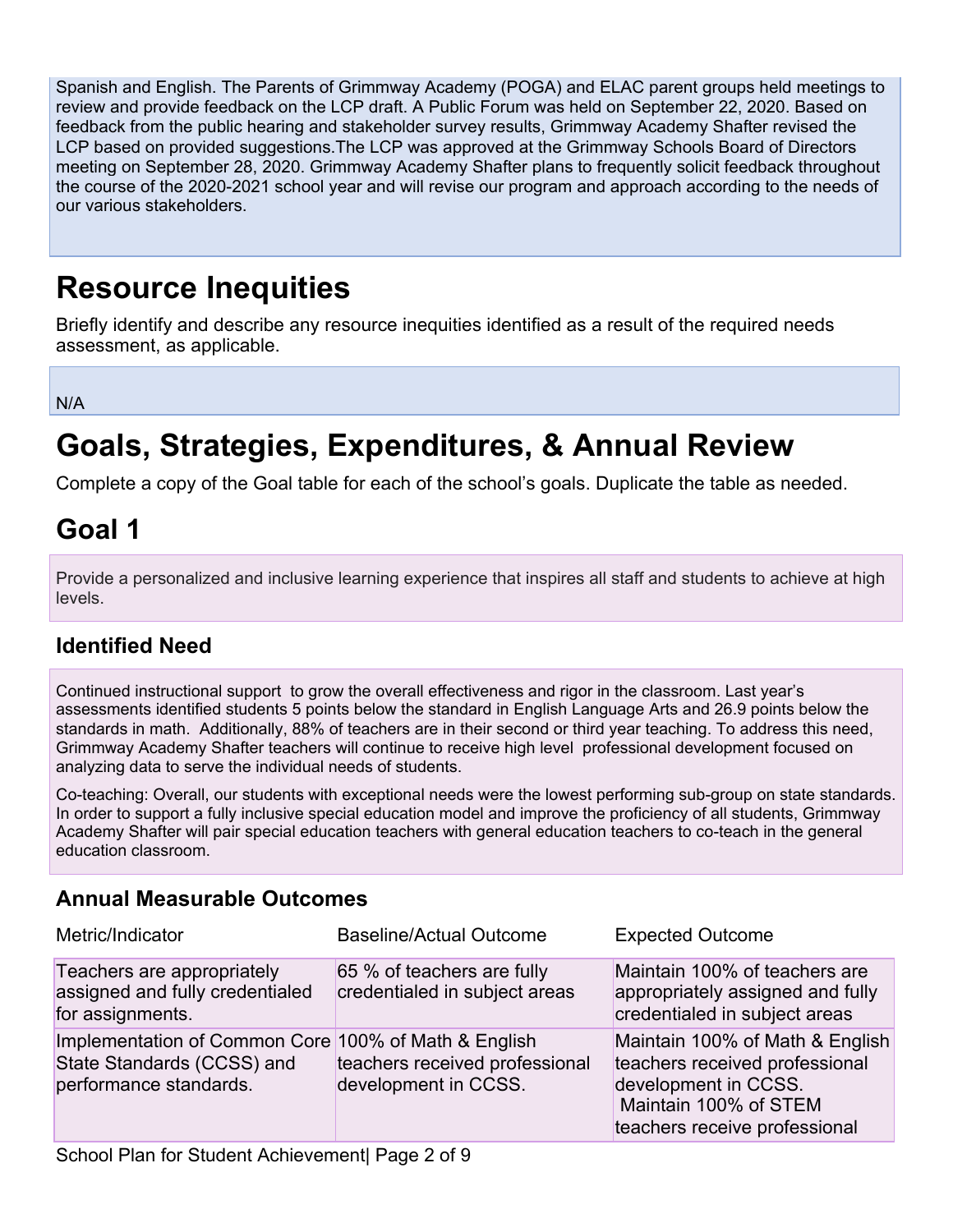|                                                                                                                                                                                                                      |                                                                                                                                  | development in Next Generation<br>Science Standards (NGSS).                                                               |
|----------------------------------------------------------------------------------------------------------------------------------------------------------------------------------------------------------------------|----------------------------------------------------------------------------------------------------------------------------------|---------------------------------------------------------------------------------------------------------------------------|
| How programs and services<br>enable English Language<br>Learners (ELL) access to the<br><b>English Language Development</b><br>(ELD) and CCSS for academic<br>content knowledge and English<br>language proficiency. | 100% of ELL students have<br>access to high quality ELD<br>Instruction and support<br>materials.                                 | Maintain 100% of ELL students<br>need to have access to high<br>quality ELD Instruction and<br>support materials          |
| Maintain the safety and<br>sanitation of school facilities due<br>to COVID-19.                                                                                                                                       | All facilities will follow the CDPH<br>guidelines for school safety and<br>sanitation of campus for<br>COVID-19.                 | Maintain all facilities will follow<br>the CDPH guidelines for school<br>safety and sanitation of campus<br>for COVID-19. |
| Students have access to<br>standards-aligned instructional<br>materials                                                                                                                                              | 100% of students have access<br>to standards-aligned<br>instructional materials.                                                 | Maintain 100% of students have<br>access to standards-aligned<br>instructional materials                                  |
| <b>NWEA Measures of Academic</b><br>Progress, nationally normed<br>students achievement<br>assessment                                                                                                                | 44% of students at or above<br>50th percentile in NWEA<br>Reading<br>35% of students at or above<br>50th percentile in NWEA Math | Maintain 60% of students at or<br>above 50th percentile in STAR                                                           |
| Access to programs/services by<br>students with exceptional needs                                                                                                                                                    | 100% of Identified Special<br>Education receiving adequate<br>services as described in their<br><b>IEP</b>                       | Maintain 100% of Identified<br><b>Special Education receiving</b><br>adequate services as described<br>in their IEP       |
| Percent of EL pupils making<br>progress towards English<br>proficiency.                                                                                                                                              | No Baseline. Transition to<br><b>ELPAC</b>                                                                                       | 50% of students grow one<br>proficiency level on the ELPAC                                                                |
| English Learner reclassification<br>rate.                                                                                                                                                                            | ELL reclassification rate (No<br>Baseline)                                                                                       | Maintain reclassification of 20%<br>of ELL students                                                                       |

Complete a copy of the Strategy/Activity table for each of the school's strategies/activities. Duplicate the table, including Proposed Expenditures, as needed.

# **Strategy/Activity 1**

### **Students to be Served by this Strategy/Activity**

(Identify either All Students or one or more specific student groups)

This Goal is principally directed for Unduplicated students however all students participate.

### Strategy/Activity

Using formative assessment data (NWEA MAP, weekly standards-aligned assessments, IABs) intervention and enrichment time is to be provided to targeted groups of students most at risk of learning loss, with an emphasis on ensuring that we serve our unduplicated students, via RtI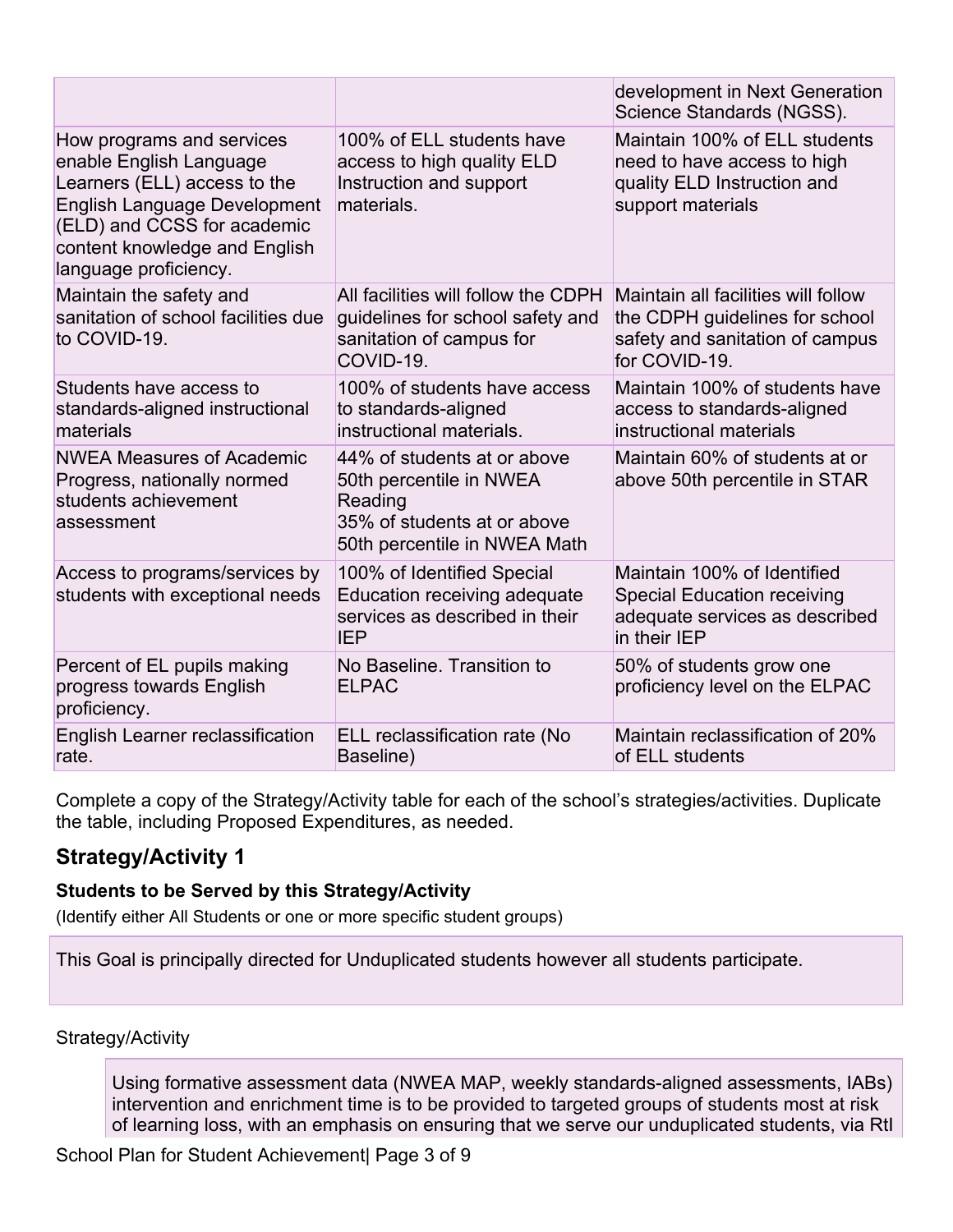with our Intervention Specialist, during Skills Block with Certificated Educators, and via review of Individual Learning Plans with Small Group Instructors (SGIs).

#### **Proposed Expenditures for this Strategy/Activity**

List the amount(s) and funding source(s) for the proposed expenditures. Specify the funding source(s) using one or more of the following: LCFF, Federal (if Federal identify the Title and Part, as applicable), Other State, and/or Local.

Amount(s) Source(s) **\$440,187** LCFF

## **Strategy/Activity 2**

#### **Students to be Served by this Strategy/Activity**

(Identify either All Students or one or more specific student groups)

This Goal is principally directed for Unduplicated students however all students participate.

#### Strategy/Activity

Intervention Coordinator to oversee the implementation of the intervention and extension program by providing professional development and support to intervention/extension teachers in lab classes that are identifying those most at risk of learning loss and addressing individual learning needs accordingly.

#### **Proposed Expenditures for this Strategy/Activity**

| Amount(s) | Source(s) |
|-----------|-----------|
| \$77,250  | Title I   |

### **Strategy/Activity 3**

#### **Students to be Served by this Strategy/Activity**

(Identify either All Students or one or more specific student groups)

This Goal is principally directed for Unduplicated students however all students participate.

Strategy/Activity

Using formative assessment data (NWEA MAP, weekly standards-aligned assessments, IABs) to guide instruction, intervention and enrichment provided by lab teachers to all students in lab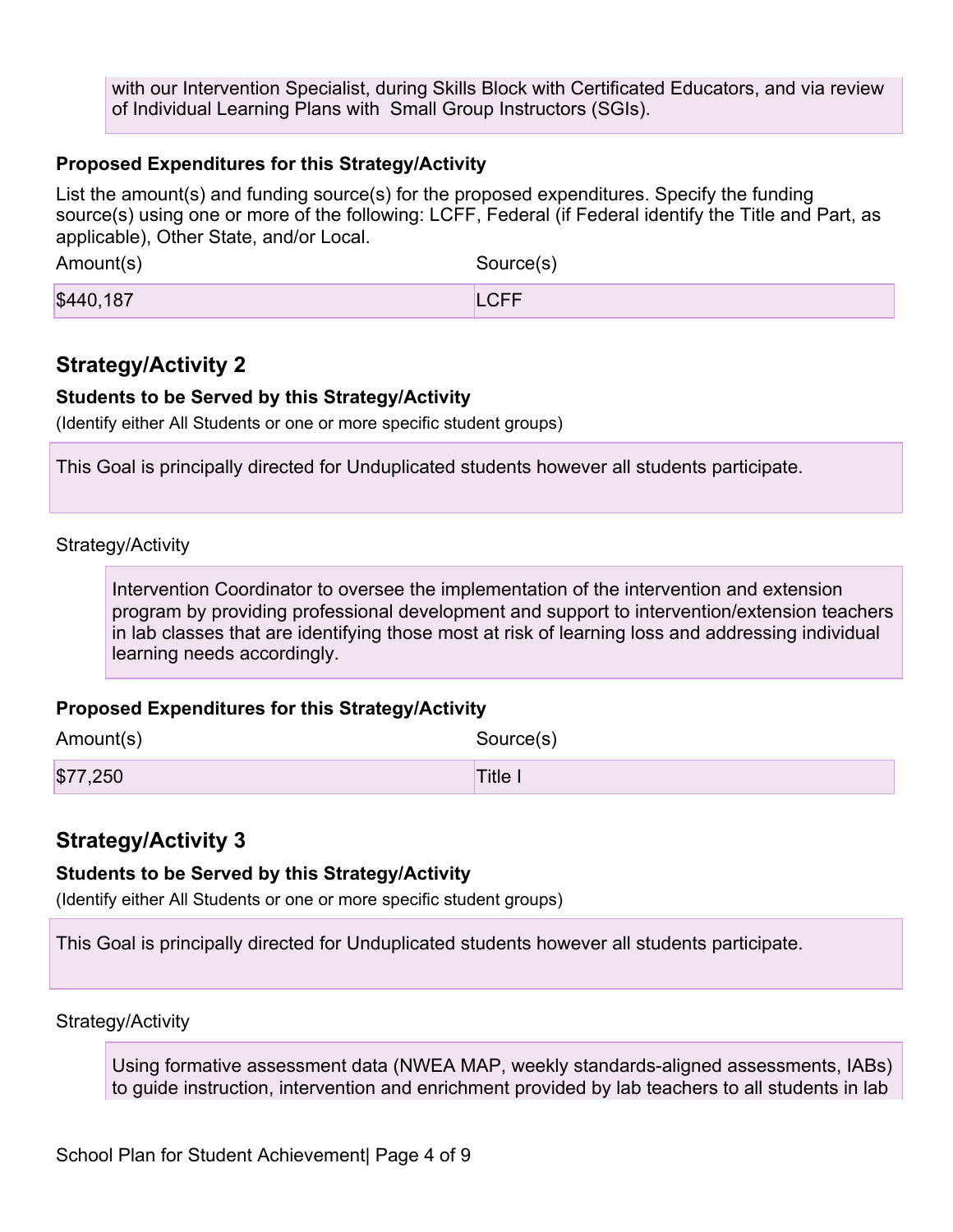classes addressing the individual learning needs of students in light of learning loss from distance learning.

#### **Proposed Expenditures for this Strategy/Activity**

| Amount(s) | Source(s)       |
|-----------|-----------------|
| \$363,014 | LCFF, CARES Act |

## **Strategy/Activity 4**

#### **Students to be Served by this Strategy/Activity**

(Identify either All Students or one or more specific student groups)

This Goal is principally directed for Unduplicated students however all students participate.

#### Strategy/Activity

Based on student feedback through surveys concerning feelings of isolation and loneliness, Grimmway Academy is committed to providing enrichment programs in the arts that foster positive emotions by providing music and art enrichment for all students.

### **Proposed Expenditures for this Strategy/Activity**

| Amount(s) | Source(s)        |
|-----------|------------------|
| \$190,004 | <b>CARES Act</b> |

# **Strategy/Activity 5**

### **Students to be Served by this Strategy/Activity**

(Identify either All Students or one or more specific student groups)

This Goal is principally directed for Unduplicated students however all students participate.

#### Strategy/Activity

Instructional Coaches to work with teachers in developing effective lesson plans and assessments that are relevant and culturally responsive to the unique needs of unduplicated students using the Optimum Learning Environment (OLE) framework devised by the New Teacher Center in conjunction with CASEL. Lesson planning and feedback are intended to ensure that the needs of all learners are met – with a particular emphasis on unduplicated students.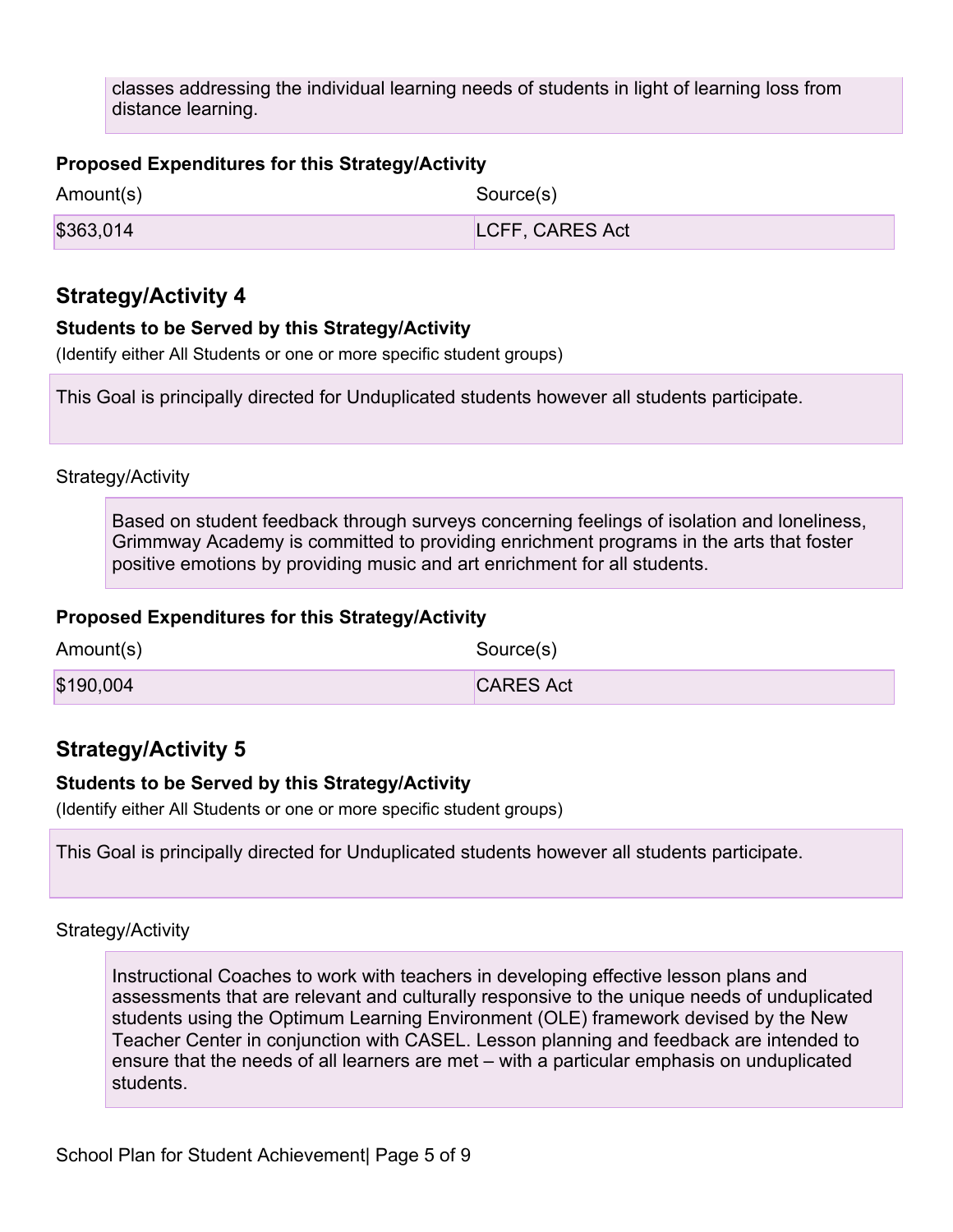### **Proposed Expenditures for this Strategy/Activity**

| Amount(s) | Source(s)         |
|-----------|-------------------|
| \$220,526 | Title IV and LCFF |

# **Strategy/Activity 6**

#### **Students to be Served by this Strategy/Activity**

(Identify either All Students or one or more specific student groups)

This Goal is principally directed for Unduplicated students however all students participate.

Strategy/Activity

Implementing a Co-teaching model in all ELA classrooms in which an additional certificated instructor (Special Education Credential) co-teaches the class along with the general education co-teacher, allowing for additional capacity and supports to students most in need, with particular emphasis on those most at risk of learning loss.

#### **Proposed Expenditures for this Strategy/Activity**

| Amount(s) | Source(s)                |
|-----------|--------------------------|
| \$491,100 | Special Education & LCFF |

# **Strategy/Activity 7**

# **Students to be Served by this Strategy/Activity**

(Identify either All Students or one or more specific student groups)

This Goal is principally directed for Unduplicated students however all students participate.

Strategy/Activity

Increase access to Common Core State Standards (CCSS) materials to facilitate access to core curriculum.

#### **Proposed Expenditures for this Strategy/Activity**

| Amount(s) | Source(s)   |
|-----------|-------------|
| \$36,000  | <b>LCFF</b> |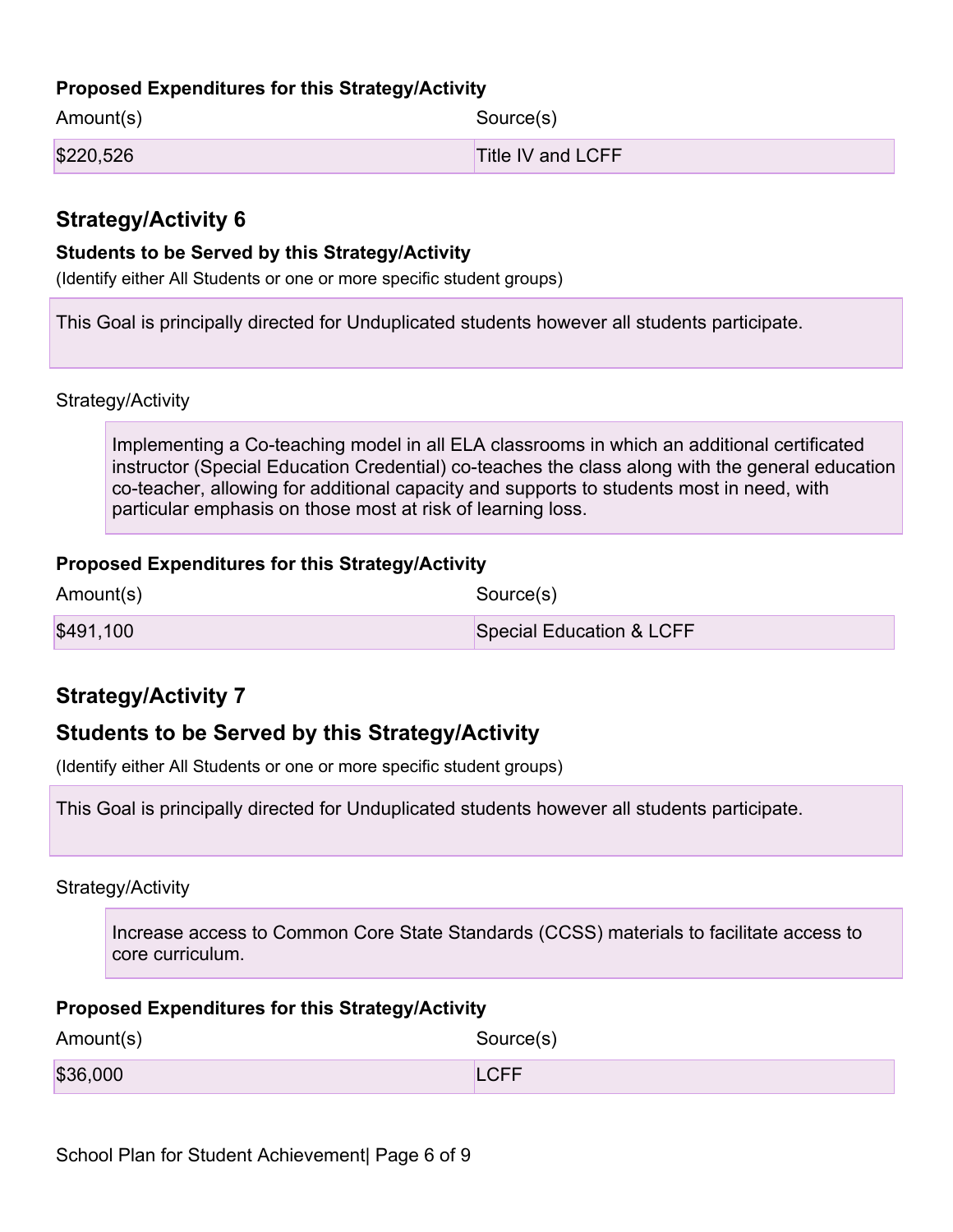# **Strategy/Activity 8**

# **Students to be Served by this Strategy/Activity**

(Identify either All Students or one or more specific student groups)

This Goal is principally directed for Unduplicated students however all students participate.

#### Strategy/Activity

Provide Professional Development for teachers, instructional coaches, and paraprofessionals, focusing on CCSS and EL development to increase and improve services to our unduplicated students specifically GLAD Strategies Training, Success for ALL (SFA) Literary and Reading Program and Science Instruction Consultants from Anita Kreide.

### **Proposed Expenditures for this Strategy/Activity**

| Amount(s) | Source(s)                              |
|-----------|----------------------------------------|
| \$29,000  | Title II Part A, Title III & CSP Grant |

# **Strategy/Activity 9**

## **Students to be Served by this Strategy/Activity**

(Identify either All Students or one or more specific student groups)

This Goal is principally directed for Unduplicated students however all students participate.

Strategy/Activity

Provide Professional Development for teachers, and paraprofessionals, focusing on SEL professional development ("Getting Along Together") to increase and improve services to our unduplicated students.

#### **Proposed Expenditures for this Strategy/Activity**

| Amount(s) | Source(s)        |
|-----------|------------------|
| \$10,000  | <b>CARES Act</b> |

# **Strategy/Activity 10**

# **Students to be Served by this Strategy/Activity**

(Identify either All Students or one or more specific student groups)

School Plan for Student Achievement Page 7 of 9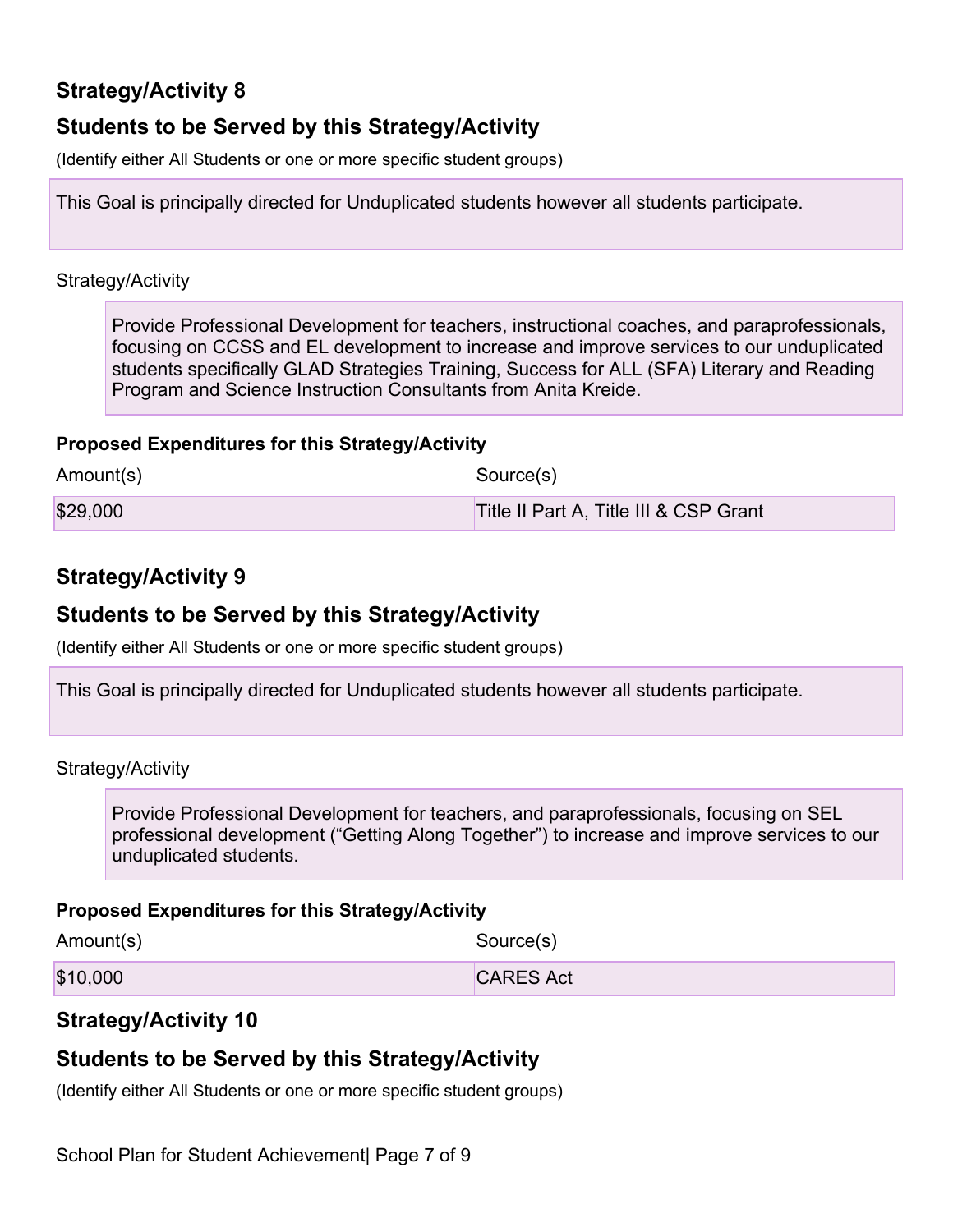This Goal is principally directed for Unduplicated students however all students participate.

Strategy/Activity

Classroom cleaning and sanitation supplies to mitigate the risk of contracting COVID.

### **Proposed Expenditures for this Strategy/Activity**

Amount(s) Source(s) \$105,000 CARES Act

# **Annual Review**

### **SPSA Year Reviewed: 2020–21**

Respond to the following prompts relative to this goal. If the school is in the first year of implementing the goal, an analysis is not required and this section may be deleted.

# **ANALYSIS**

Describe the overall implementation of the strategies/activities and the overall effectiveness of the strategies/activities to achieve the articulated goal.

NA

Briefly describe any major differences between the intended implementation and/or the budgeted expenditures to implement the strategies/activities to meet the articulated goal.

NA

Describe any changes that will be made to this goal, the annual outcomes, metrics, or strategies/activities to achieve this goal as a result of this analysis. Identify where those changes can be found in the SPSA.

NA

# **Budget Summary**

Complete the table below. Schools may include additional information. Adjust the table as needed. The Budget Summary is required for schools funded through the ConApp, and/or that receive funds from the LEA for Comprehensive Support and Improvement (CSI).